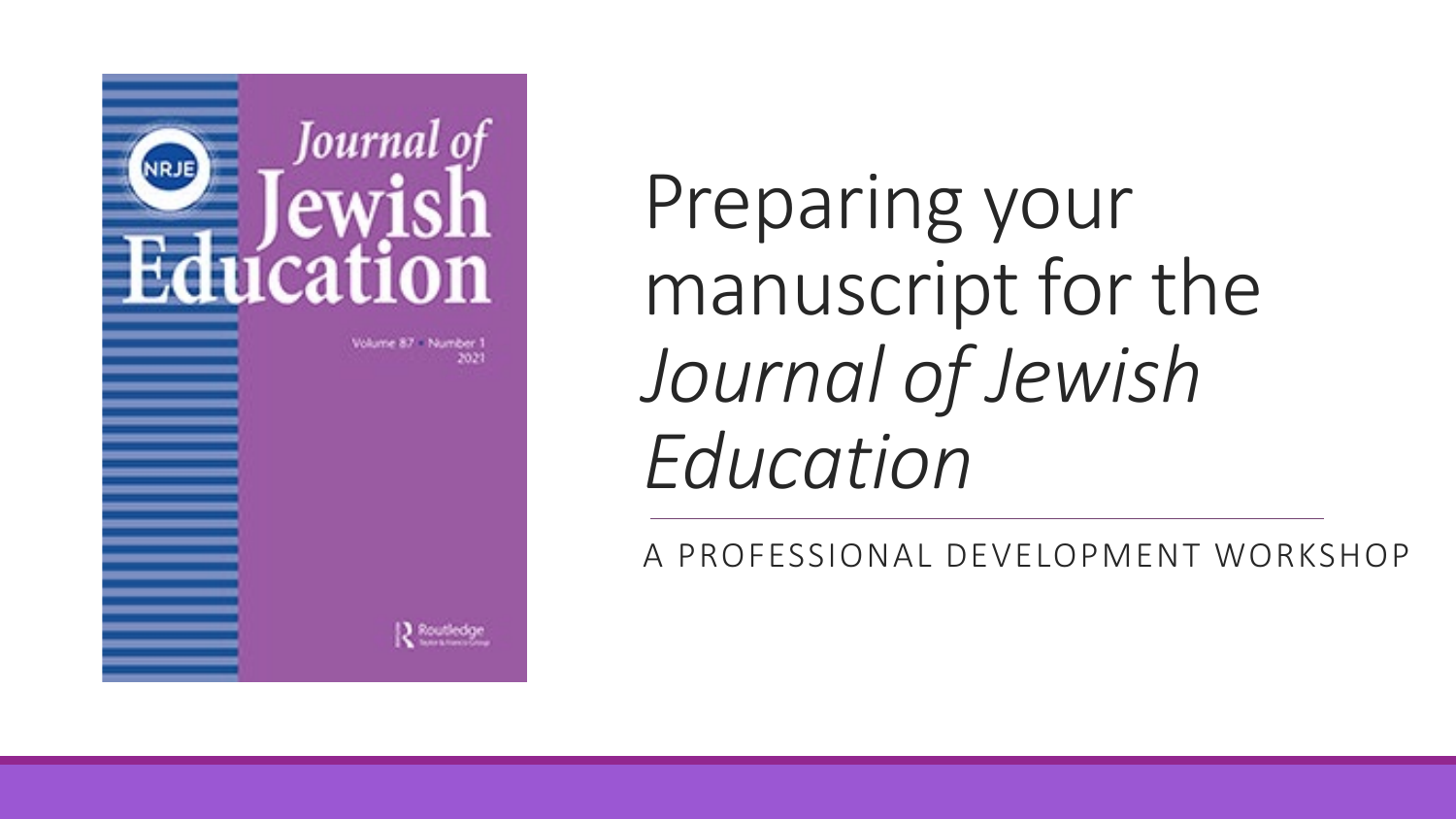### The *Journal of Jewish Education* has been the premier journal in the field of Jewish education for over 80 years.

Our mission is:

- •To offer a standard of excellence for research and practice in Jewish education;
- •To provide an outlet and an archival location for scholarship reflecting multiple ideological perspectives, multiple educational settings, and multiple disciplines;
- •To grow the field of research in Jewish education through the dissemination of scholarship;
- •To serve as a source of reflection and stimulus for rich and complex views of Jewish education in order to better understand it, to improve its practice, and to contribute to a vibrant Jewish future.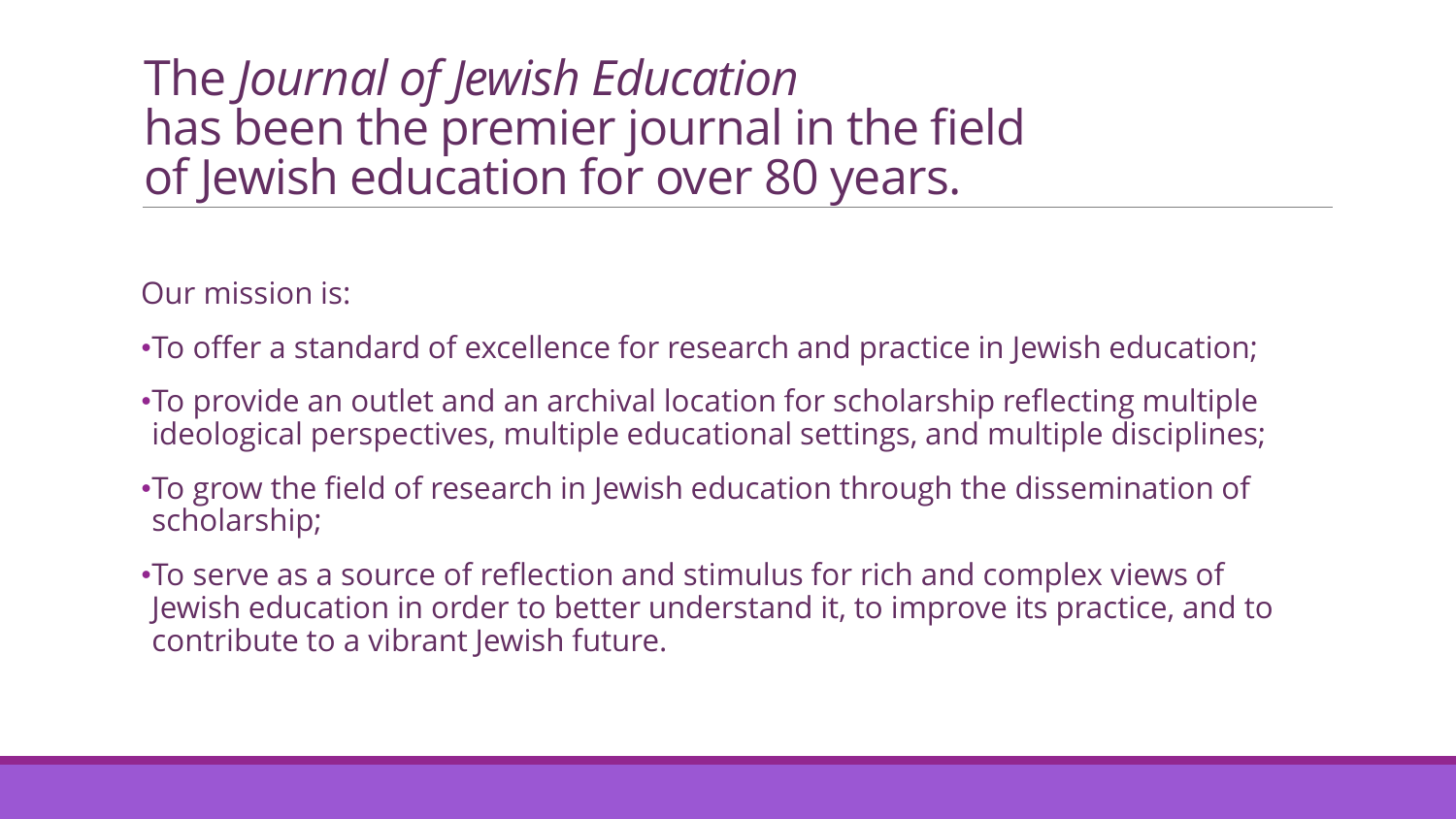## Roadmaps to a Submission

1. Social scientific article

2. Historical article

3. Philosophical article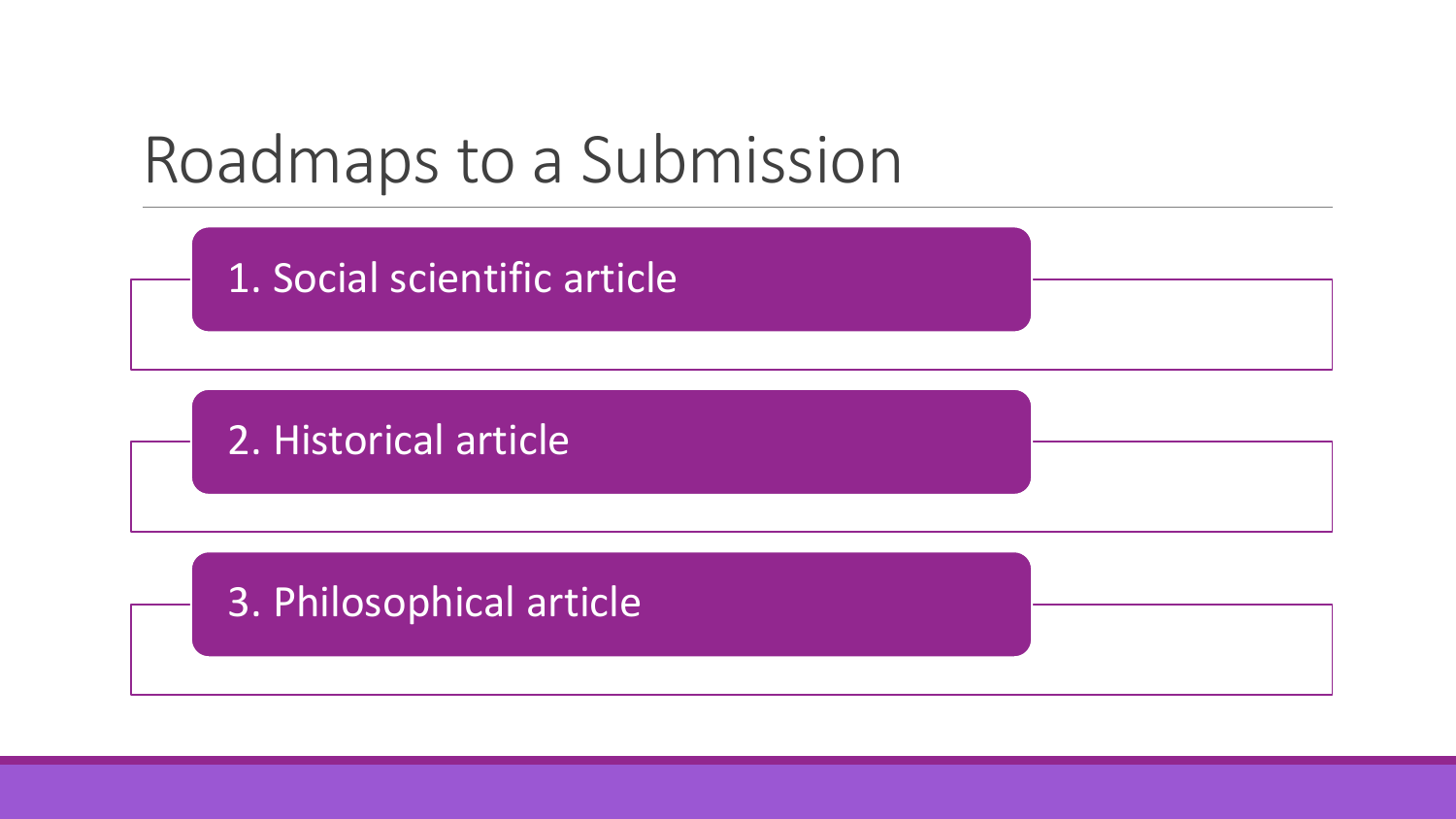### Roadmap 1: Social Scientific Articles

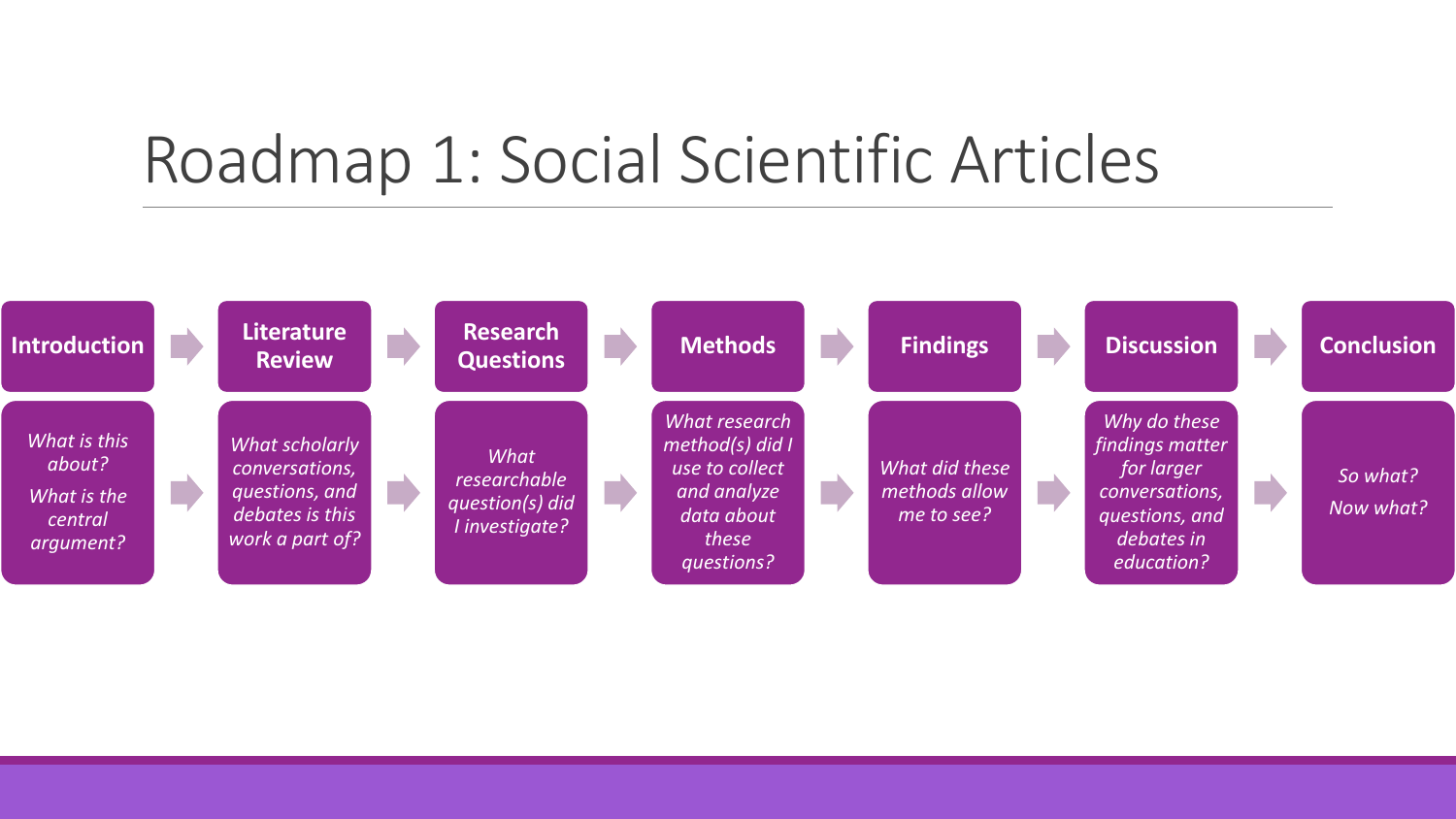### Roadmap 2: Historical Articles

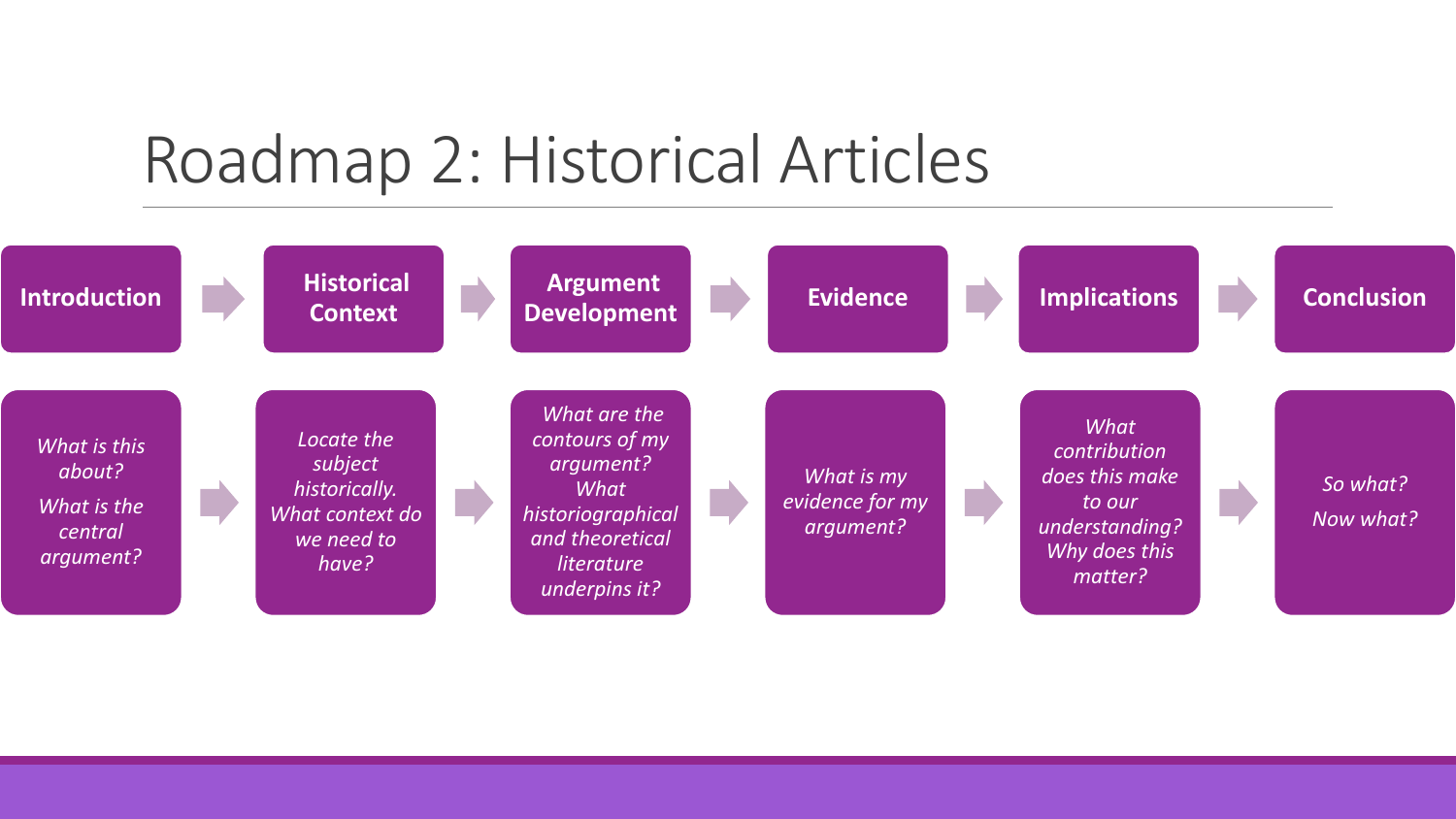## Roadmap 3: Philosophy Articles

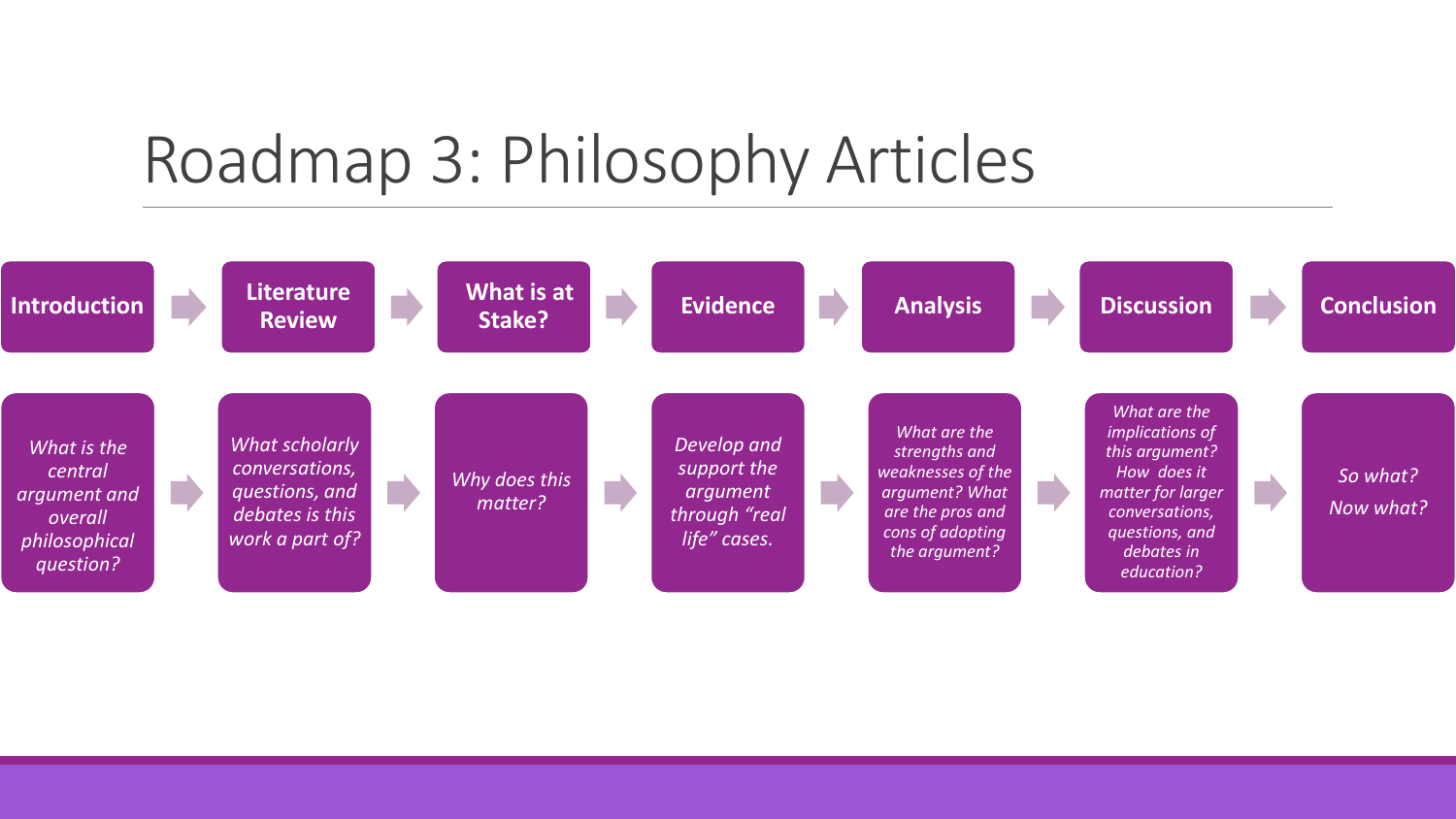### Editors' Tip #1

Your central argument should run throughout your manuscript.

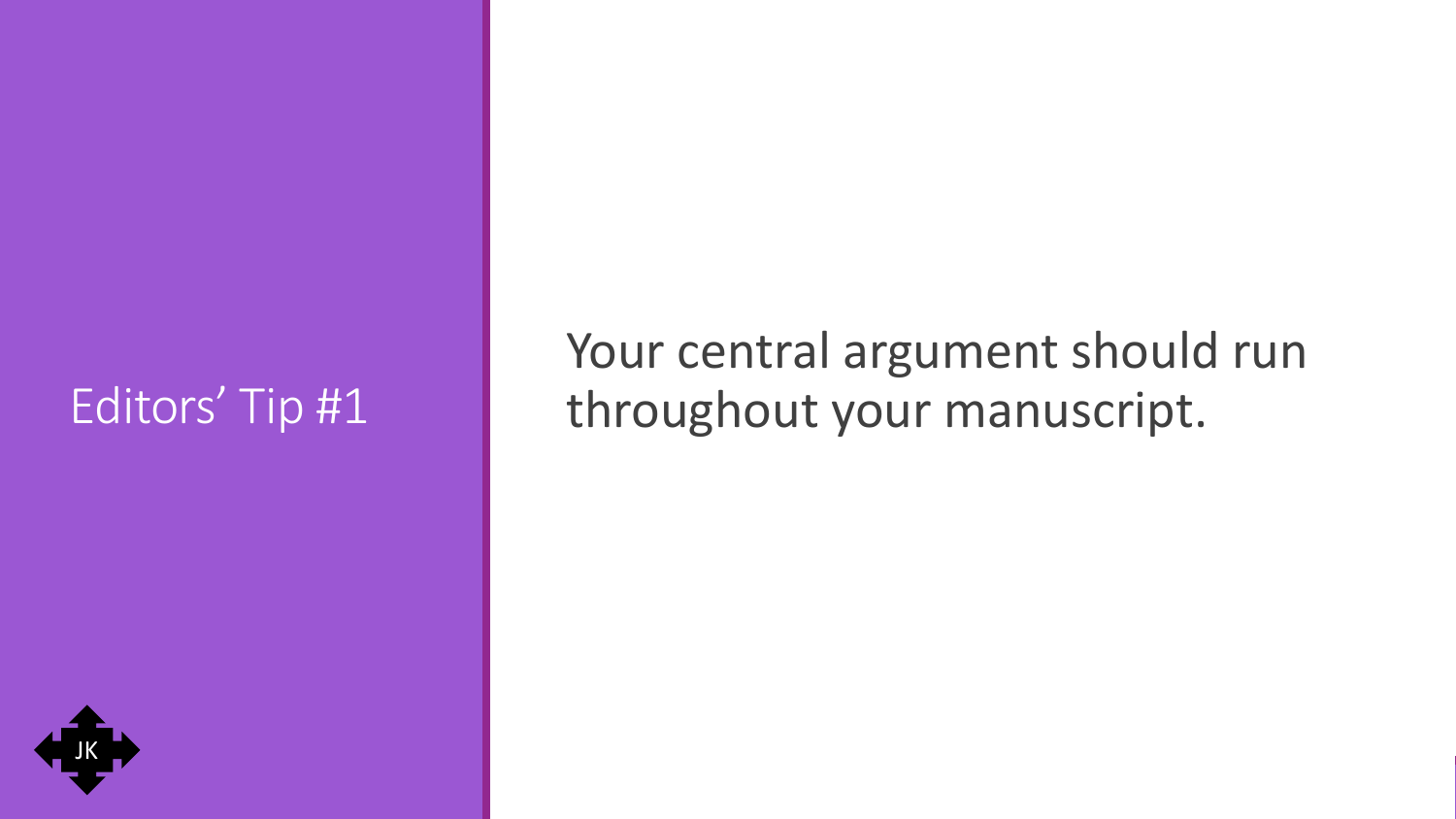### Editors' Tip #2

Your literature review should tell us what we, as readers, need to know about the topic.

It should not tell us everything that you, the author, know about it.

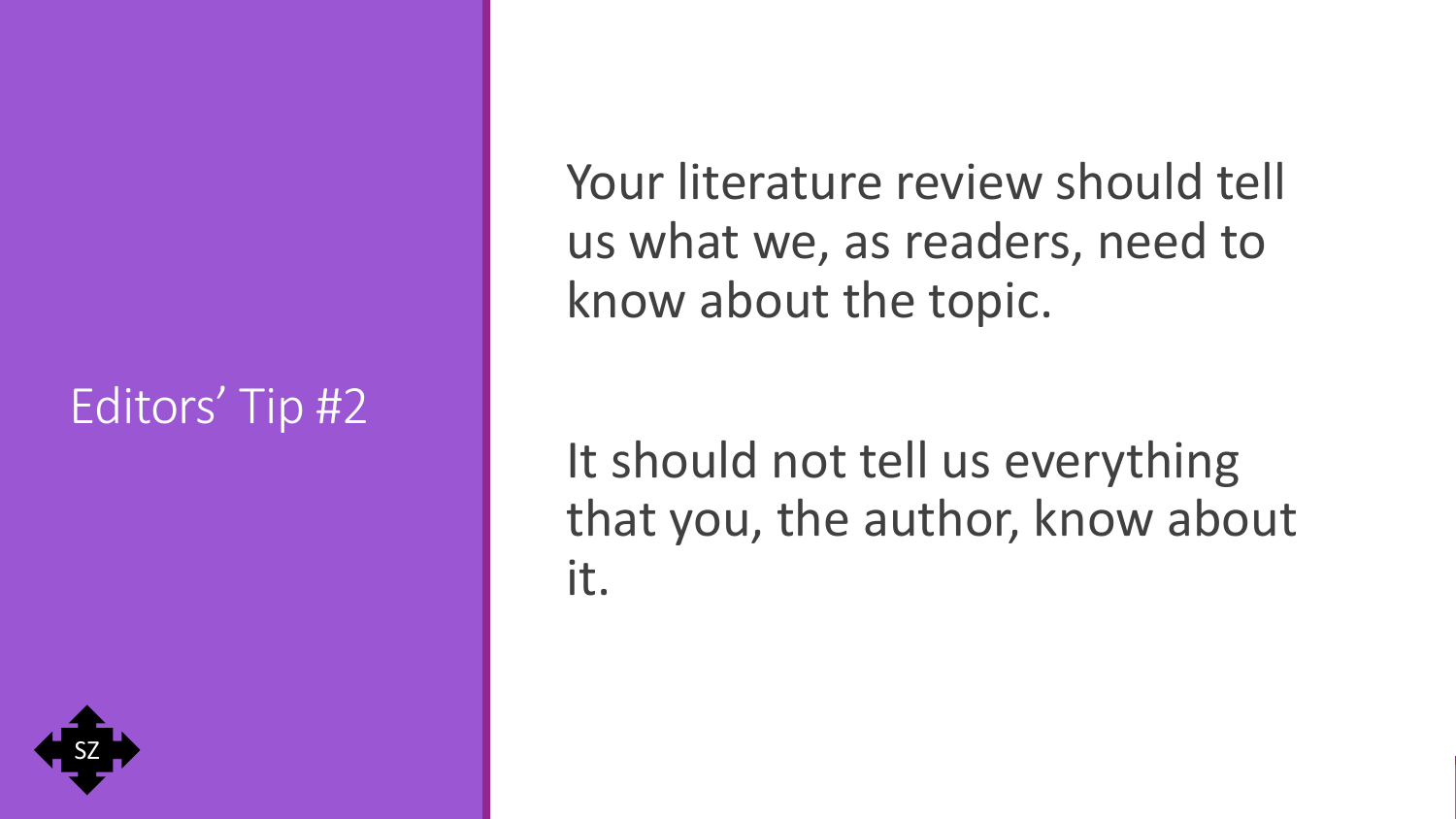### Masterful Example

From Howard Deitcher's(2013) Once Upon a Time: How Jewish Children's Stories Impact Moral Development

**Constructivist education has highlighted the active role of the young listener in making meaning from the stories.** As a child hears, processes, and remembers the story, she attempts to create a coherent understanding of the text by integrating information with her prior knowledge of the world (Benton, 2010; Pressley & Afflerbach, 1995; Van den Broek, 1994). Through active engagement, the child absorbs new information, assimilates it into new ideas, and thereby builds conceptual networks and schemas that allow her to navigate life in more constructive ways.

**Reader-response theory on children's literature sheds light on this intriguing educational process, and suggests effective ways to increase meaning making**. In a seminal essay on this topic, Michael Benton (2010) raises two poignant and practical questions that reader-response criticism may address: Who is the implied child reader/listener inscribed in the text? How do children respond to the storying experience?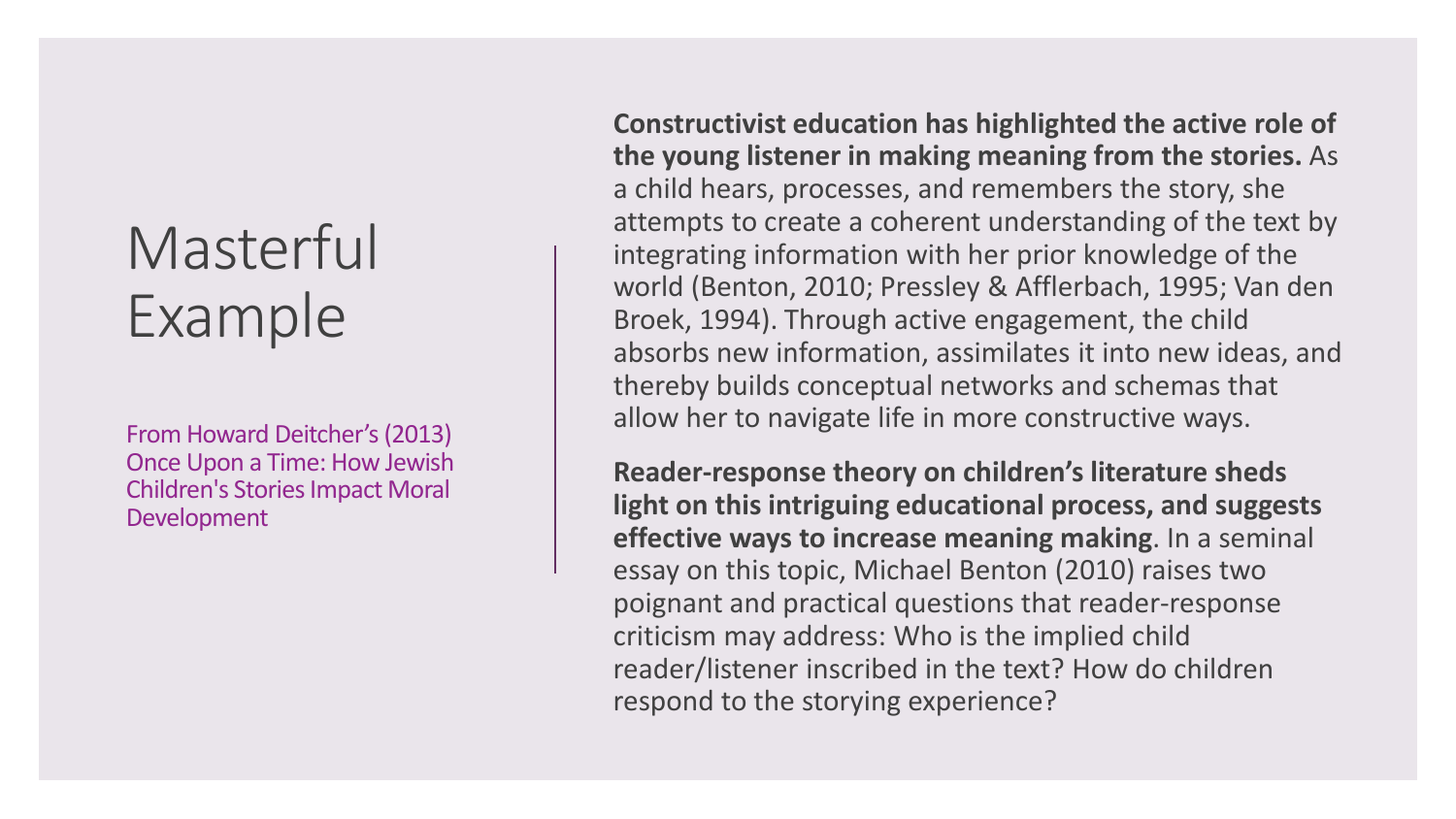# Editors' Tip #3 Use footnotes strategically.

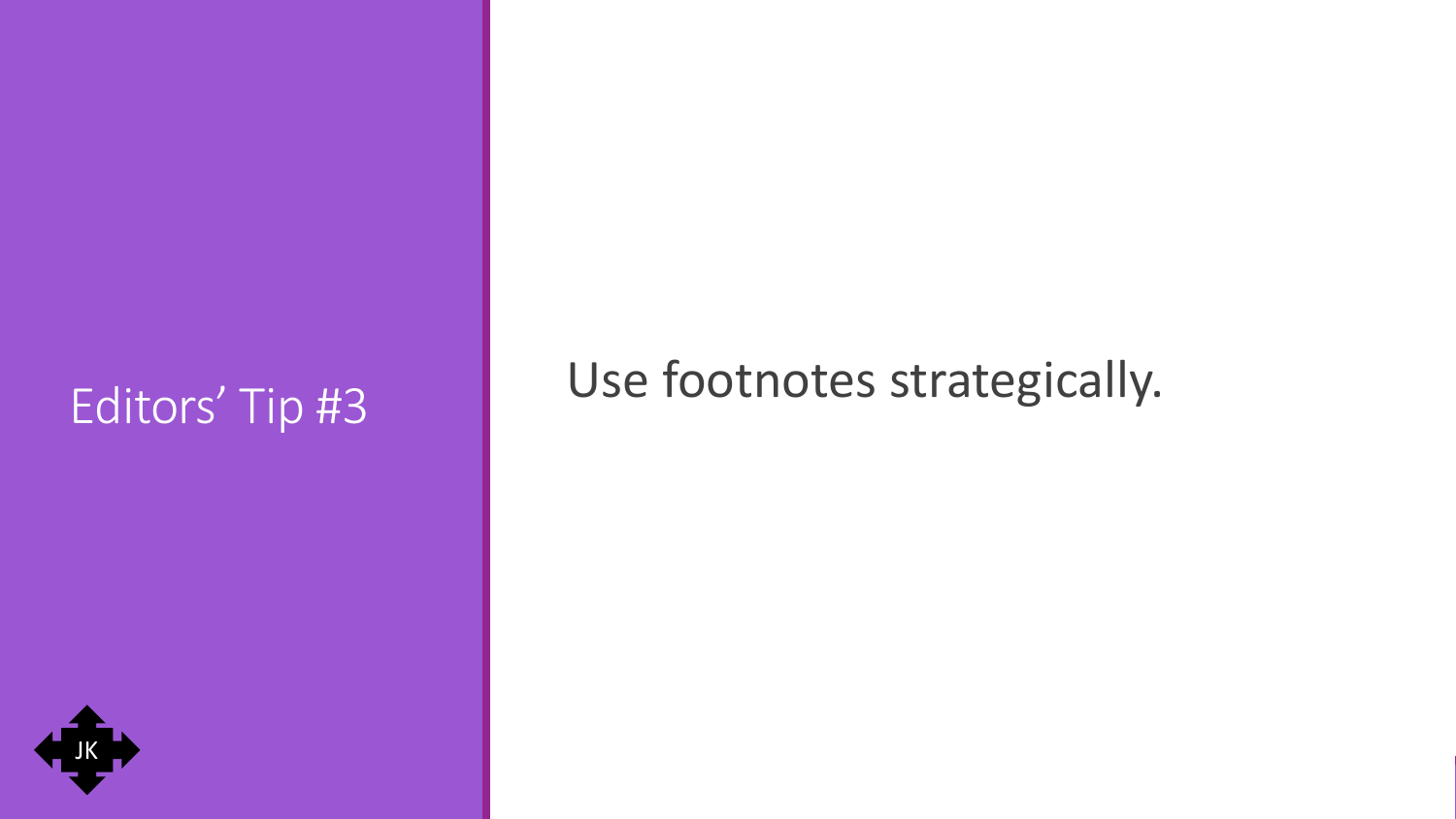### Masterful Example

From Joseph Reimer (2018) Shabbat-at-Camp at Three Jewish Camps: Jewish Learning Through Ritual Participation

In contrast to these invented transitional rituals, the ensuing Kabbalat Shabbat service**<sup>2</sup>** on Friday evening is a traditional ritual moment when the whole camp gathers as one to pray and greet the Sabbath. While the Kabbalat Shabbat service is also adapted to the camp setting and has distinctive camp features, it also has many features—such as the use of the siddur or traditional prayer book—<br>that overlap with common liturgical practices in North American synagogues. These camps have invested great effort in creating a traditional all-camp service**[3](https://www.tandfonline.com/doi/full/10.1080/15244113.2018.1522578)** that expresses what Shabbat means through three main modalities: location, leadership, and participation.

**2** This service is called "Kabbalat Shabbat" at Ramah and Yavneh and includes Ma'ariv, the evening service. At Eisner this is called the "erev Shabbat service," includes Ma'ariv, and follows Reform liturgy.

**3** I am aware that the distinction between "traditional" and "invented" rituals needs to be used with care and we are describing camp settings in which even that which is labeled "traditional" has been invented (El-Or, 2011). Yet it is important to distinguish between those rituals invented primarily for camp usage and those that are staged to resemble what many camp people consider a "traditional service."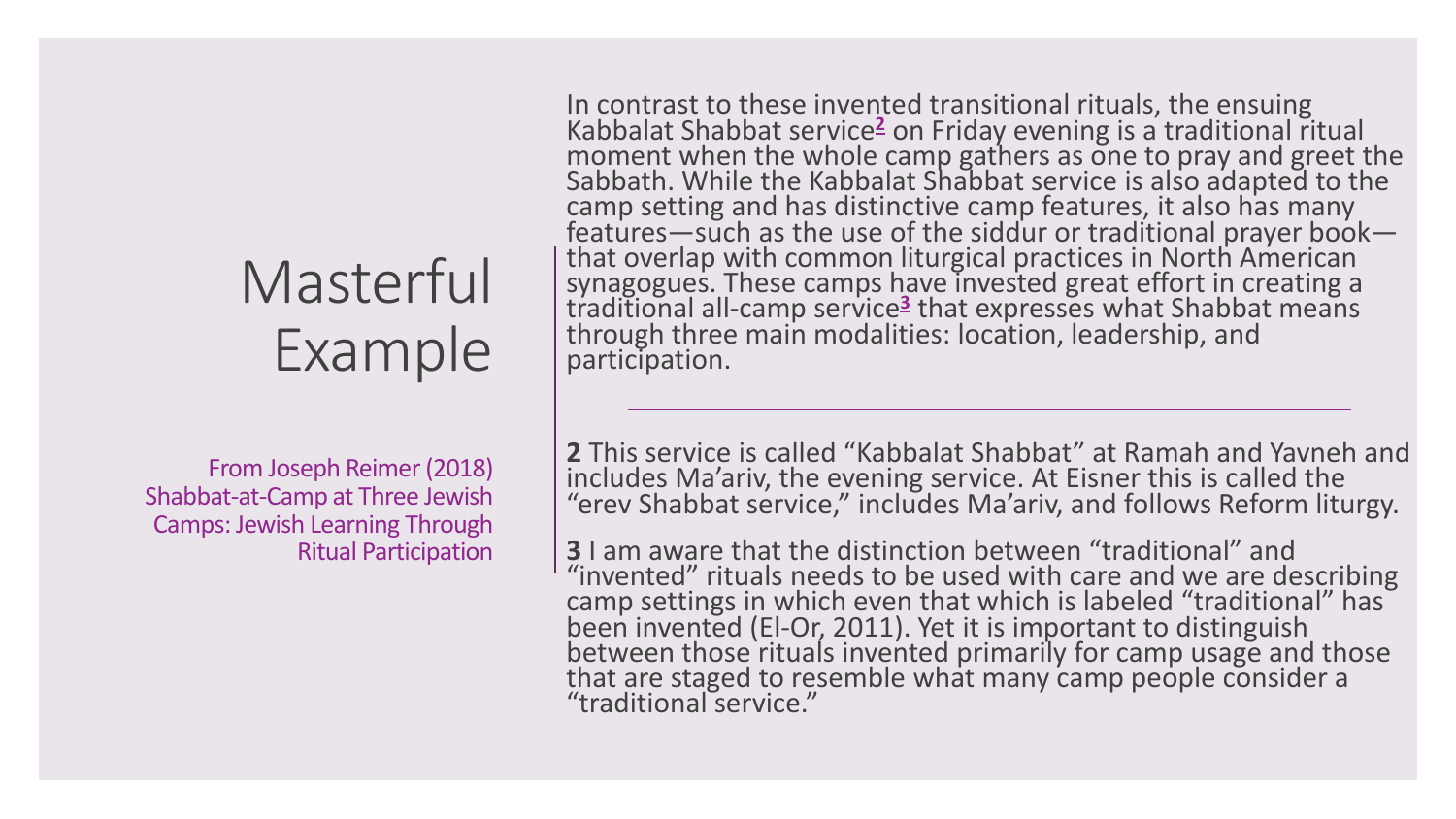### Editors' Tip #4

SZ

It's not enough for your research to be about a Jewish educational context.

You must also explicitly tell the reader why this scholarship matters for the theory and/or practice of Jewish education.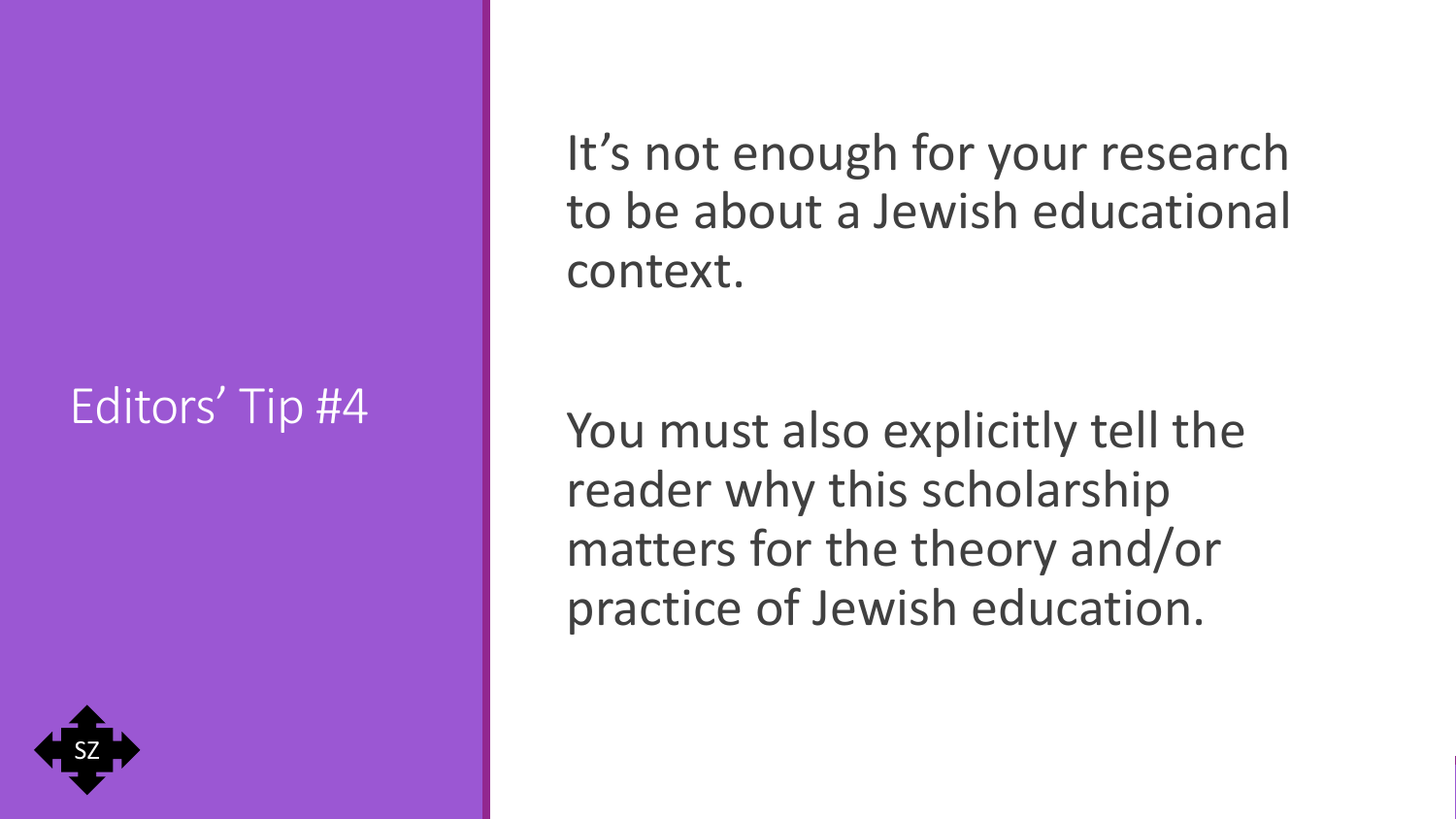### Masterful Example

From Orit Kent and Allison Cook's (2012) Havruta Inspired Pedagogy: Fostering An Ecology of Learning for Closely Studying Texts with **Others** 

**We propose that it is in the overlap of these three domains of structure, stance, and practices, that havruta learning can be maximized.** The image of the overlapping space highlights the idea that not only are teachers and students working on/with all three domains at the same time but also that teachers' work within all three domains is aligned to productively support havruta learning. For classrooms that want to use havruta to make the most of text study, the overlap of these three domains seems to be the ideal.

Teachers can deliberately learn and get better at enacting these domains, and they can induct students into all three of these domains, helping their students move their text study work into the overlapping space. Teachers may themselves start out with strengths in any of these areas or in any of the overlapping spaces and can build on these strengths. In our work with Gesher teachers, we saw this occur, raising implications for the potential use of the havruta inspired pedagogy framework as a professional development tool with teachers interested in strengthening their students' text learning and havruta work.

**We think this framework is important in two ways: (a) It can maximize teaching and learning in havruta; and (b) even outside the structure of two people and a text, it can help teachers create conditions to deepen students' text learning experiences.**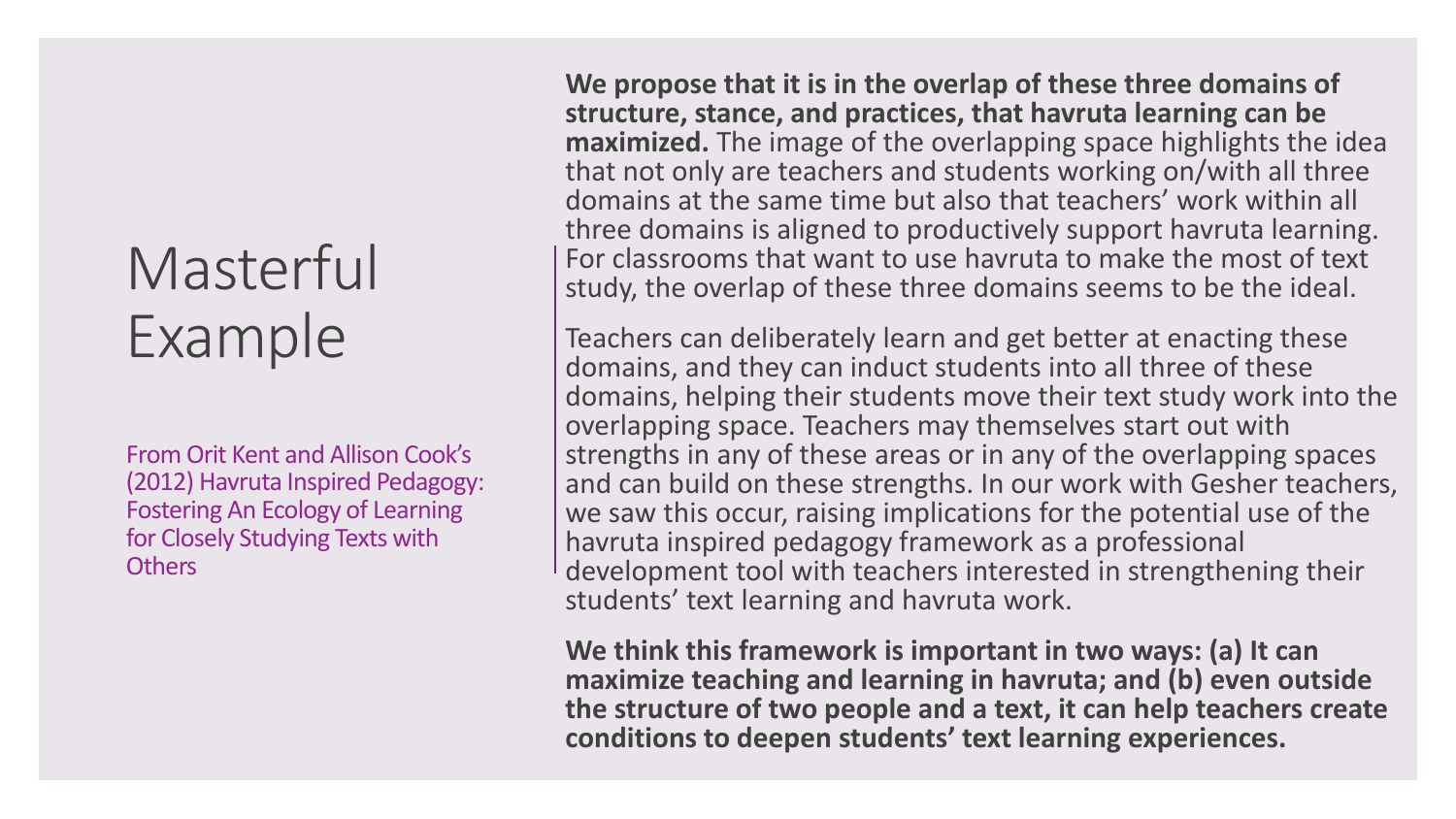| Journal of<br><b>ewish</b> | Log In                        |                          |
|----------------------------|-------------------------------|--------------------------|
| cation                     | <b>User ID</b>                | <b>Create an Account</b> |
| Volume 84 Number 2<br>2018 |                               |                          |
|                            | Password                      | <b>Reset Password</b>    |
|                            |                               |                          |
| R Routledge                | Log In                        |                          |
|                            | <b>D</b> Log In With ORCID iD |                          |
|                            |                               |                          |

### Welcome to the submission site for

### Journal of Jewish Education

To begin, log in with your user ID and password.

If you are unsure about whether or not you have an account, or have forgotten your password, go to the Reset Password screen.

To learn more about how to submit using **ScholarOne**, see the online submission guide at:

https://authorservices.taylorandfrancis.com/publishing-your-research/making-yoursubmission/using-scholarone-manuscripts/